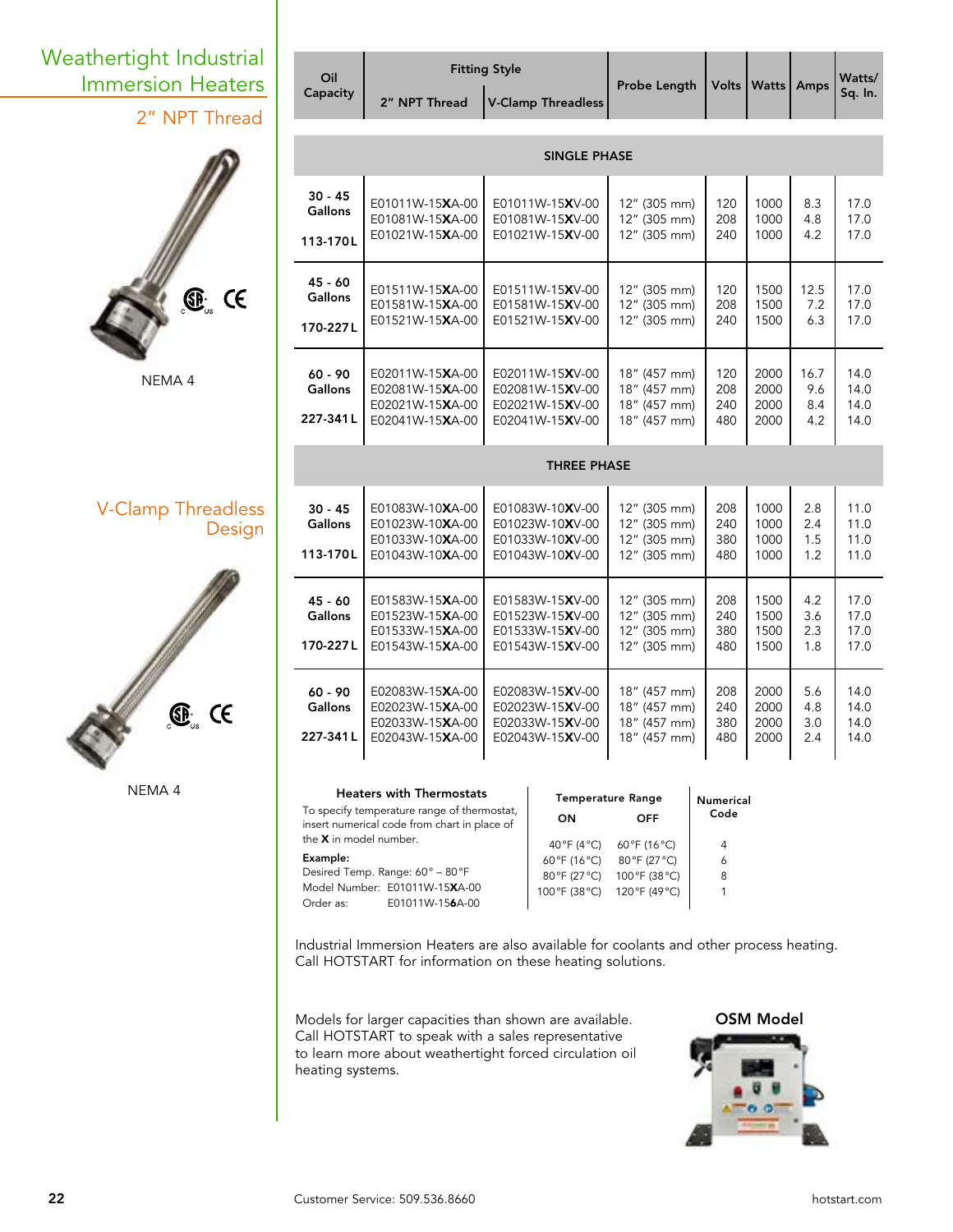HOTSTART immersion heaters include a fixed-setting, built-in thermostat.



Fixed Thermostat Assembly



| <b>TEMPERATURE RANGE</b><br>ON | <b>Sensing Unit</b> |          |
|--------------------------------|---------------------|----------|
| 40°F (4°C)                     | 60°F (16 °C)        | $HLC-4$  |
| 60°F (16°C)                    | 80°F (27 °C)        | HLC-6    |
| 80°F (27°C)                    | 100°F (38 °C)       | HLC-8    |
| 100°F (38°C)                   | 120°F (49 °C)       | $HLC-10$ |

### ELECTRICAL RATING

15 Amps at 120 Vac 10 Amps at 240 Vac 10 Amps at 277 Vac

Replacement thermostat assemblies include temperature sensing unit and wiring harness.

# Weathertight Industrial Immersion Heaters

Element assembly includes O-ring only.

Installation kit sold separately.

### V-CLAMP INSTALL KIT

| Part<br>Number | Parts Included                              |
|----------------|---------------------------------------------|
| VC-SK          | Steel weldable adapter<br>V-Clamp<br>O-Ring |

## NOTES:

On applications where level of fluid is subject to change, a liquid level switch mounted a minimum of 3–4" (76–102mm) above element is recommended. Liquid level switch is not included with heater.

All 380 V and 480 V heaters must be used in conjunction with contactor and control transformer.

All three phase models must be used with a contactor. See page 30.

Higher or lower temperature ranges are available. Consult HOTSTART.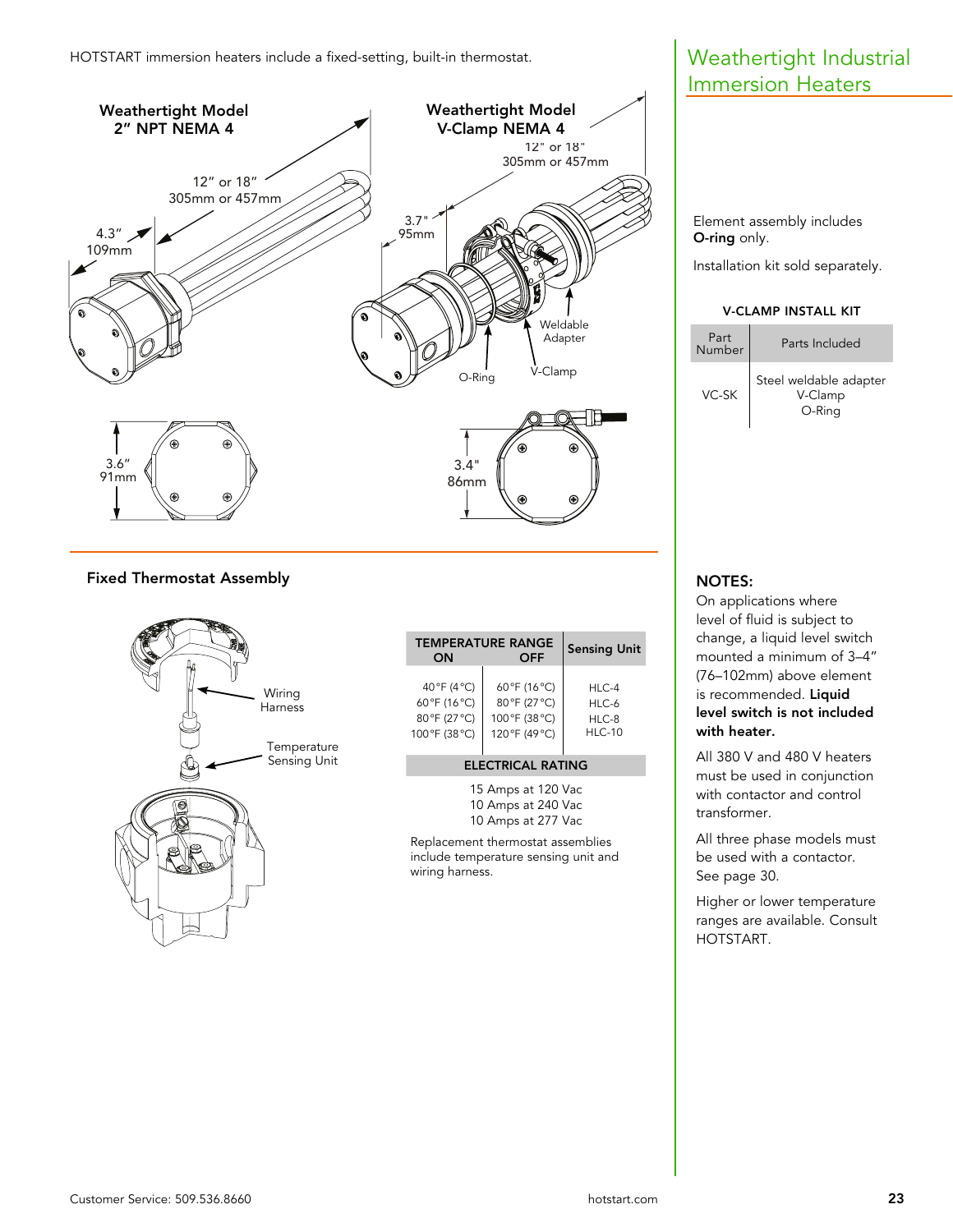# Hazardous Location Immersion Heaters

## 2" NPT Thread



LISTED E474204<br>HEATER FOR USE IN<br>HAZARDOUS LOCATIONS

#### Certifications:

Class I Div. 1 Group C & D T3A Class I Zone 1 Group IIB T3 IECEx UL 18.0071X DEMKO 18 ATEX 1943X Rev. 0

©II 2 G Ex db IIB T3 Gb & Ex db IIB T3 Gb<br>C€ 0539

Ambient temp. -40 °C +40 °C IP66 NEMA Type 4

# V-Clamp Threadless **Design**







### Certifications:

Class I Div. 1 Group C & D T3A Class I Zone 1 Group IIB T3 IECEx UL 18.0071X DEMKO 18 ATEX 1943X Rev. 0

®II 2 G Ex db IIB T3 Gb & Ex db IIB T3 Gb<br>C€ 0539

Ambient temp. -40 °C +40 °C IP66 NEMA Type 4

| Oil      | <b>Fitting Style</b>               | Probe Length Volts Watts Amps Sq. In. |  |  |
|----------|------------------------------------|---------------------------------------|--|--|
| Capacity | 2" NPT Thread   V-Clamp Threadless |                                       |  |  |

| <b>SINGLE PHASE</b>              |                                                                          |                                                                          |                                                              |                          |                              |                           |                              |
|----------------------------------|--------------------------------------------------------------------------|--------------------------------------------------------------------------|--------------------------------------------------------------|--------------------------|------------------------------|---------------------------|------------------------------|
| $30 - 45$<br>Gallons<br>113-170L | E01011E-15XA-00<br>E01081E-15XA-00<br>E01021E-15XA-00                    | E01011E-15XV-00<br>E01081E-15XV-00<br>E01021E-15XV-00                    | 12" (305 mm)<br>12" (305 mm)<br>12" (305 mm)                 | 120<br>208<br>240        | 1000<br>1000<br>1000         | 8.3<br>4.8<br>4.2         | 17.0<br>17.0<br>17.0         |
| $45 - 60$<br>Gallons<br>170-227L | E01511E-15XA-00<br>E01581E-15XA-00<br>E01521E-15XA-00                    | E01511E-15XV-00<br>E01581E-15XV-00<br>E01521E-15XV-00                    | 12" (305 mm)<br>12" (305 mm)<br>12" (305 mm)                 | 120<br>208<br>240        | 1500<br>1500<br>1500         | 12.5<br>7.2<br>6.3        | 17.0<br>17.0<br>17.0         |
| $60 - 90$<br>Gallons<br>227-341L | E02011E-15XA-00<br>E02081E-15XA-00<br>E02021E-15XA-00<br>E02041E-15XA-00 | E02011E-15XV-00<br>E02081E-15XV-00<br>E02021E-15XV-00<br>E02041E-15XV-00 | 18" (457 mm)<br>18" (457 mm)<br>18" (457 mm)<br>18" (457 mm) | 120<br>208<br>240<br>480 | 2000<br>2000<br>2000<br>2000 | 16.7<br>9.6<br>8.4<br>4.2 | 14.0<br>14.0<br>14.0<br>14.0 |
|                                  |                                                                          | <b>THREE PHASE</b>                                                       |                                                              |                          |                              |                           |                              |
| $30 - 45$<br>Gallons<br>113-170L | E01083E-10XA-00<br>E01023E-10XA-00<br>E01033E-10XA-00<br>E01043E-10XA-00 | E01083E-10XV-00<br>E01023E-10XV-00<br>E01033E-10XV-00<br>E01043E-10XV-00 | 12" (305 mm)<br>12" (305 mm)<br>12" (305 mm)<br>12" (305 mm) | 208<br>240<br>380<br>480 | 1000<br>1000<br>1000<br>1000 | 2.8<br>2.4<br>1.5<br>1.2  | 11.0<br>11.0<br>11.0<br>11.0 |
| $45 - 60$<br>Gallons<br>170-227L | E01583E-15XA-00<br>E01523E-15XA-00<br>E01533E-15XA-00<br>E01543E-15XA-00 | E01583E-15XV-00<br>E01523E-15XV-00<br>E01533E-15XV-00<br>E01543E-15XV-00 | 12" (305 mm)<br>12" (305 mm)<br>12" (305 mm)<br>12" (305 mm) | 208<br>240<br>380<br>480 | 1500<br>1500<br>1500<br>1500 | 4.2<br>3.6<br>2.3<br>1.8  | 17.0<br>17.0<br>17.0<br>17.0 |
| $60 - 90$                        | E02083E-15XA-00                                                          | E02083E-15XV-00                                                          | 18" (457 mm)                                                 | 208                      | 2000                         | 5.6                       | 14.0                         |

| <b>Heaters with Thermostats</b><br>To specify temperature range of thermostat,<br>insert numerical code from chart in place of | OΝ            | <b>Temperature Range</b><br><b>OFF</b> | <b>Numerical</b><br>Code |
|--------------------------------------------------------------------------------------------------------------------------------|---------------|----------------------------------------|--------------------------|
| the X in model number.                                                                                                         | 40 °F (4 °C)  | 60 °F (16 °C)                          | 4                        |
| Example:                                                                                                                       | 60 °F (16 °C) | 80°F (27 °C)                           | 6                        |
| Desired Temp. Range: 60° - 80°F                                                                                                | 80 °F (27 °C) | 100°F (38°C)                           | 8                        |
| Model Number: E01011E-15XA-00<br>E01011E-156A-00<br>Order as:                                                                  |               | 100°F (38°C) 120°F (49°C)              |                          |
|                                                                                                                                |               |                                        |                          |

E02023E-15XV-00 E02033E-15XV-00 E02043E-15XV-00 18" (457 mm) 18" (457 mm) 18" (457 mm)

240 380 480 2000 2000 2000 4.8 3.0 2.4 14.0 14.0 14.0

Industrial Immersion Heaters are also available for coolants and other process heating. Call HOTSTART for information on these heating solutions.

Models for larger capacities than shown are available. Call HOTSTART to speak with a sales representative to learn more about hazardous location forced circulation oil heating systems.

E02023E-15XA-00 E02033E-15XA-00 E02043E-15XA-00

OSE Model



Gallons 227-341L